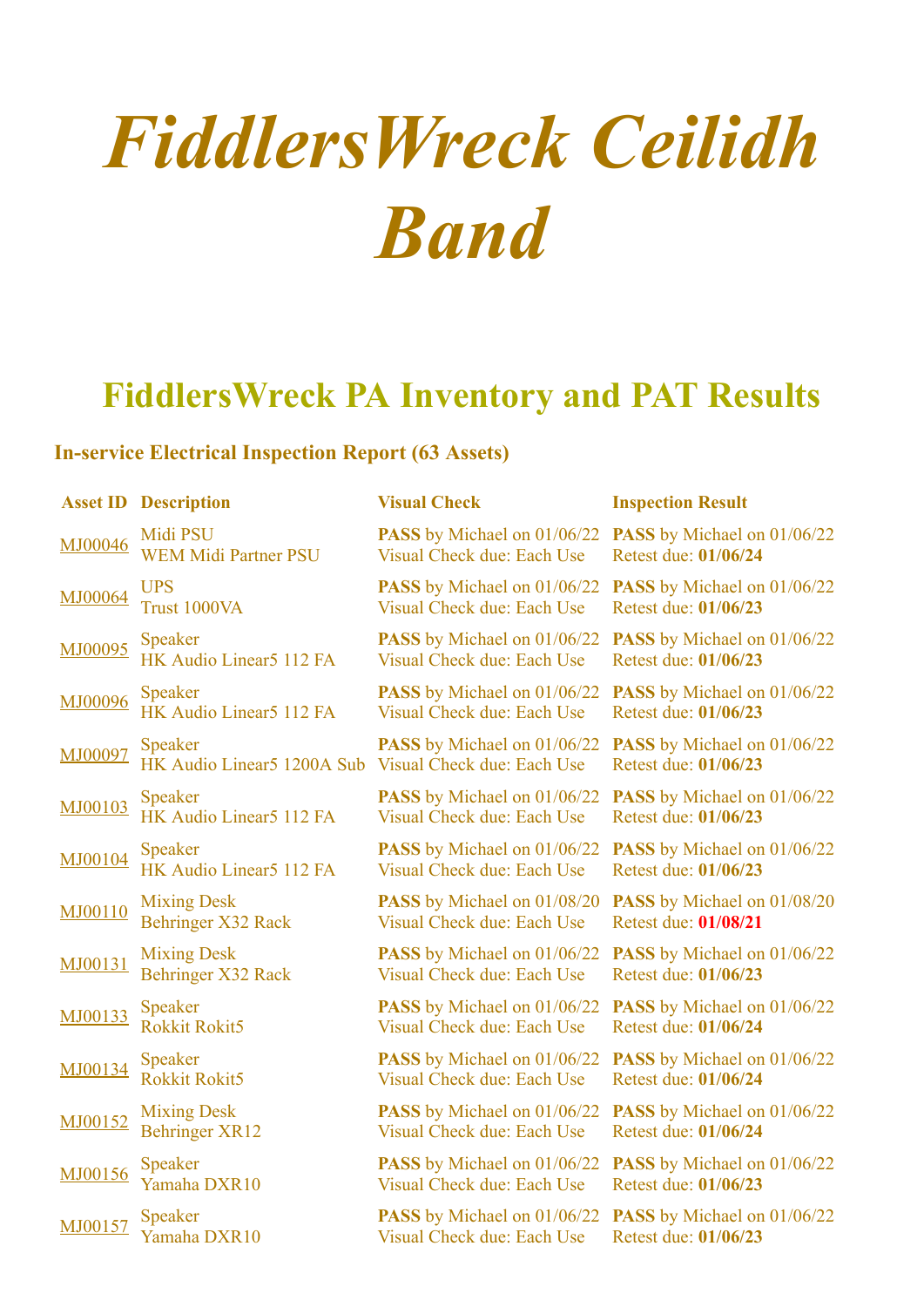| MJ00158        | Speaker<br>Yamaha DXR10                            |
|----------------|----------------------------------------------------|
| MJ00159        | Speaker<br>Yamaha DXR10                            |
| MJ00160        | Speaker<br>Yamaha DXR10                            |
| MJ00161        | Speaker<br>Yamaha DXR10                            |
| MJ00164        | <b>Mixing Desk</b><br><b>Behringer XR12</b>        |
| MJ00165        | <b>Power Distro</b><br>Furman AC-210A E            |
| MJ00166        | <b>UPS</b><br>Power Inspired VIS2000B              |
| MJ00169        | <b>Mixing Desk</b><br><b>Behringer X32 Compact</b> |
| MJ00170        | <b>Digital Snake</b><br><b>Behringer SD8</b>       |
| MJ00171        | <b>Digital Snake</b><br><b>Behringer SD8</b>       |
| MJ00222        | Switcher<br>Crestron DMPS3-150-4K-C                |
| MJ01100        | <b>Digital Snake</b><br><b>Behringer SD8</b>       |
| MJ01103        | <b>MIDI</b> Expander<br>Roland SC-88               |
| MJ01104        | <b>MIDI</b> Expander<br>Roland SC-88 Pro           |
| MJ01110        | Disco Lights<br><b>Chauvet SlimPar Pro W</b>       |
| <b>MJ01111</b> | Disco Lights<br><b>Chauvet SlimPar Pro W</b>       |
| MJ01112        | Disco Lights<br>Chauvet SlimPar Q12 BT             |
| MJ01113        | <b>Disco Lights</b><br>Chauvet SlimPar Q12 BT      |
| MJ01114        | Disco Lights<br><b>Chauvet FX Par 3</b>            |
| MJ01115        | Disco Lights<br><b>Chauvet FX Par 3</b>            |
| MJ01117        | Disco Lights<br><b>Chauvet Swarm 5FX</b>           |
| MJ02017        | Disco Lights<br><b>Prosound Preva Arc</b>          |
| MJ02018        | Disco Lights<br><b>Prosound Preva Arc</b>          |

Visual Check due: Each Use

**PASS** by Michael on 01/06/22 Visual Check due: Each Use

**PASS** by Michael on 01/06/22 Visual Check due: Each Use

**PASS** by Michael on 01/06/22 Visual Check due: Each Use

**PASS** by Michael on 01/06/22 Visual Check due: Each Use

**PASS** by Michael on 01/06/22 Visual Check due: Each Use

**PASS** by Michael on 01/06/22 Visual Check due: Each Use

**PASS** by Michael on 01/06/22 **PASS** by Michael on 01/06/22 Visual Check due: Each Use

**PASS** by Michael on 01/06/22 Visual Check due: Each Use

**PASS** by Michael on 01/06/22 **PASS** by Michael on 01/06/22 Visual Check due: Each Use

**PASS** by Michael on 01/06/22 Visual Check due: Each Use

**PASS** by Michael on 01/06/22 Visual Check due: Each Use

**PASS** by Michael on 01/06/22 Visual Check due: Each Use

**PASS** by Michael on 01/06/22 Visual Check due: Each Use

**PASS** by Michael on 01/06/22 Visual Check due: Each Use

**PASS** by Michael on 01/06/22 Visual Check due: Each Use

**PASS** by Michael on 01/06/22 Visual Check due: Each Use

Visual Check due: Each Use

**PASS** by Michael on 01/06/22 Visual Check due: Each Use

**PASS** by Michael on 01/06/22 Visual Check due: Each Use

**PASS** by Michael on 01/06/22 Visual Check due: Each Use

**PASS** by Michael on 01/06/22 Visual Check due: Each Use

**PASS** by Michael on 01/06/22 Visual Check due: Each Use

**PASS** by Michael on 01/06/22 **PASS** by Michael on 01/06/22 Retest due: **01/06/23**

> **PASS** by Michael on 01/06/22 Retest due: **01/06/23**

> **PASS** by Michael on 01/06/22 Retest due: **01/06/23**

> **PASS** by Michael on 01/06/22 Retest due: **01/06/23**

> **PASS** by Michael on 01/06/22 Retest due: **01/06/23**

**PASS** by Michael on 01/06/22 Retest due: **01/06/24**

**PASS** by Michael on 01/06/22 Retest due: **01/06/23**

Retest due: **01/06/23**

**PASS** by Michael on 01/06/22 Retest due: **01/06/23**

Retest due: **01/06/23**

**PASS** by Michael on 01/06/22 Retest due: **01/06/24**

**PASS** by Michael on 01/06/22 Retest due: **01/06/24**

**PASS** by Michael on 01/06/22 Retest due: **01/06/26**

**PASS** by Michael on 01/06/22 Retest due: **01/06/26**

**PASS** by Michael on 01/06/22 Retest due: **01/06/24**

**PASS** by Michael on 01/06/22 Retest due: **01/06/24**

**PASS** by Michael on 01/06/22 Retest due: **01/06/24**

**PASS** by Michael on 01/06/22 **PASS** by Michael on 01/06/22 Retest due: **01/06/24**

> **PASS** by Michael on 01/06/22 Retest due: **01/06/24**

> **PASS** by Michael on 01/06/22 Retest due: **01/06/24**

> **PASS** by Michael on 01/06/22 Retest due: **01/06/24**

> **PASS** by Michael on 01/06/22 Retest due: **01/06/23**

**PASS** by Michael on 01/06/22 Retest due: **01/06/23**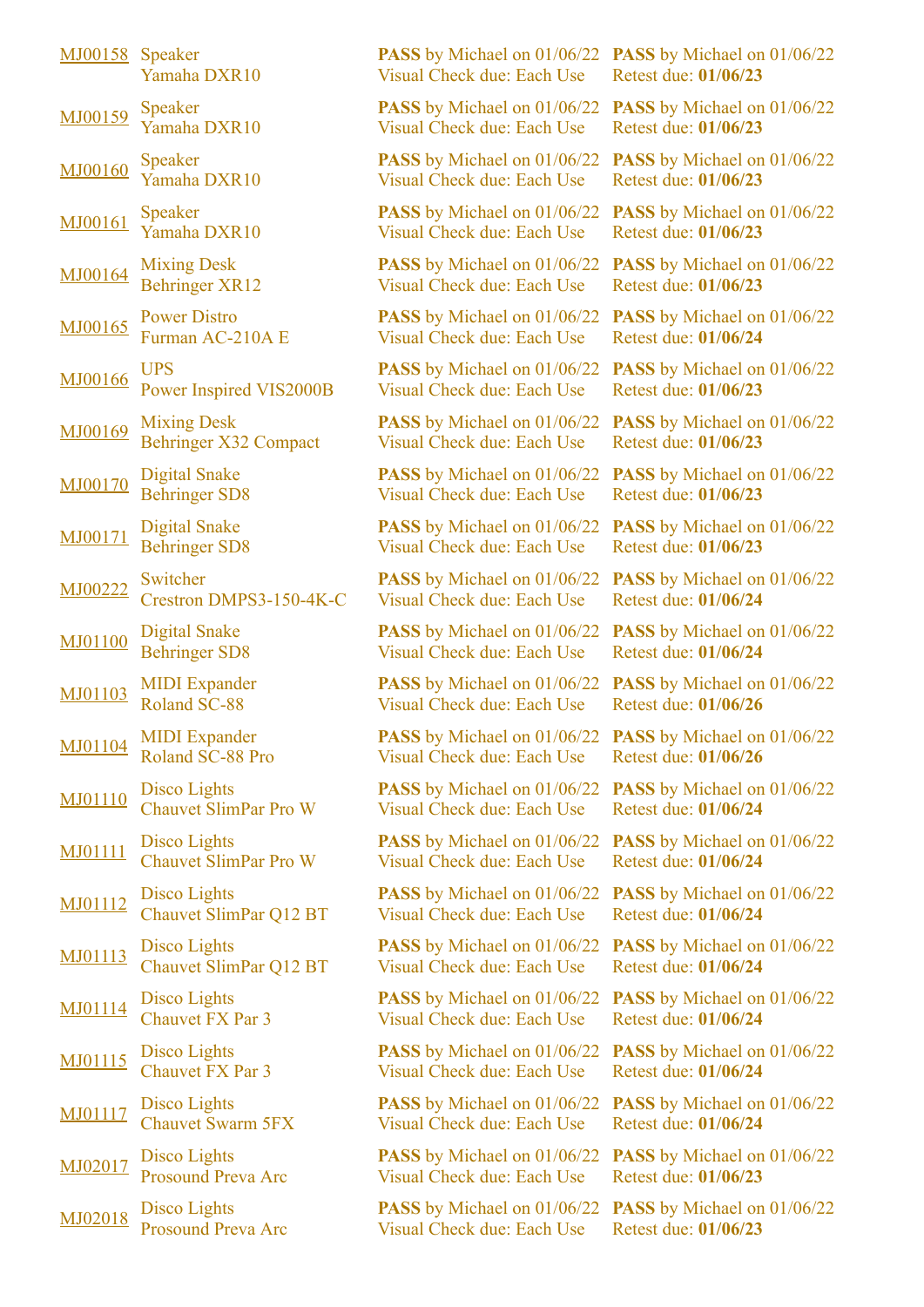|         | MJ02064 Disco Lights<br><b>Prosound LED Crystal Ball</b> |
|---------|----------------------------------------------------------|
| MJ02065 | <b>Disco Lights</b><br><b>Prosound LED Crystal Ball</b>  |
| MJ02066 | Disco Lights<br><b>Prosound LED Crystal Ball</b>         |
| MJ02067 | Disco Lights<br><b>Prosound LED Crystal Ball</b>         |
| MJ02068 | Disco Lights<br><b>Prosound LED Crystal Ball</b>         |
| MJ02077 | Disco Lights<br><b>Prosound LED Crystal Ball</b>         |
| MJ02078 | Disco Lights<br><b>Prosound LED Crystal Ball</b>         |
| MJ02079 | <b>Disco Lights</b><br>Stairville LED Bar 240/8          |
| MJ02080 | Disco Lights<br>Stairville LED Bar 240/8                 |
| MJ02081 | Disco Lights<br>Stairville LED Bar 240/8                 |
| MJ02082 | Disco Lights<br>Stairville LED Bar 240/8                 |
| MJ02083 | Disco Lights<br>Chauvet SlimPar Q12 BT                   |
| MJ02084 | <b>Disco Lights</b><br>Chauvet SlimPar Q12 BT            |
| MJ02085 | Monitor<br><b>Thomann CX5</b>                            |
| MJ02086 | Monitor<br><b>Thomann CX5</b>                            |
| MJ02087 | <b>Mixing Desk</b><br><b>Behringer XR18</b>              |
| MJ02144 | <b>DMX</b> Distro<br>Showtec DB-1-4/RDM                  |
| MJ02145 | <b>Extension Lead</b><br>RUBBER box 16a 5-way split      |
| MJ02147 | Disco Lights<br>Chauvet SlimPar Q12 BT                   |
| MJ02148 | Disco Lights<br><b>Chauvet Swarm 5FX</b>                 |
| MJ02149 | Disco Lights<br><b>Chauvet FX Par 3</b>                  |
| MJ02150 | Disco Lights<br><b>Chauvet FX Par 3</b>                  |
| MJ02151 | Disco Lights<br>Chauvet SlimPar Q12 BT                   |

**PASS** by Michael on 01/06/22 **PASS** by Michael on 01/06/22 Visual Check due: Each Use

**PASS** by Michael on 01/06/22 Visual Check due: Each Use

**PASS** by Michael on 01/06/22 Visual Check due: Each Use

**PASS** by Michael on 01/06/22 Visual Check due: Each Use

**PASS** by Michael on 01/06/22 Visual Check due: Each Use

**PASS** by Michael on 01/06/22 Visual Check due: Each Use

**PASS** by Michael on 01/06/22 Visual Check due: Each Use

**PASS** by Michael on 01/06/22 **PASS** by Michael on 01/06/22 Visual Check due: Each Use

**PASS** by Michael on 01/06/22 Visual Check due: Each Use

**PASS** by Michael on 01/06/22 **PASS** by Michael on 01/06/22 Visual Check due: Each Use

**PASS** by Michael on 01/06/22 Visual Check due: Each Use

**PASS** by Michael on 01/06/22 Visual Check due: Each Use

**PASS** by Michael on 01/06/22 Visual Check due: Each Use

**PASS** by Michael on 01/06/22 Visual Check due: Each Use

**PASS** by Michael on 01/06/22 Visual Check due: Each Use

**PASS** by Michael on 01/06/22 Visual Check due: Each Use

**PASS** by Michael on 01/06/22 Visual Check due: Each Use

Visual Check due: Each Use

**PASS** by Michael on 01/06/22 Visual Check due: Each Use

**PASS** by Michael on 01/06/22 Visual Check due: Each Use

**PASS** by Michael on 01/06/22 Visual Check due: Each Use

**PASS** by Michael on 01/06/22 **PASS** by Michael on 01/06/22 Visual Check due: Each Use

**PASS** by Michael on 01/06/22 Visual Check due: Each Use

Retest due: **01/06/24**

**PASS** by Michael on 01/06/22 Retest due: **01/06/24**

**PASS** by Michael on 01/06/22 Retest due: **01/06/24**

**PASS** by Michael on 01/06/22 Retest due: **01/06/24**

**PASS** by Michael on 01/06/22 Retest due: **01/06/24**

**PASS** by Michael on 01/06/22 Retest due: **01/06/26**

**PASS** by Michael on 01/06/22 Retest due: **01/06/26**

Retest due: **01/06/24**

**PASS** by Michael on 01/06/22 Retest due: **01/06/24**

Retest due: **01/06/24**

**PASS** by Michael on 01/06/22 Retest due: **01/06/24**

**PASS** by Michael on 01/06/22 Retest due: **01/06/24**

**PASS** by Michael on 01/06/22 Retest due: **01/06/24**

**PASS** by Michael on 01/06/22 Retest due: **01/06/24**

**PASS** by Michael on 01/06/22 Retest due: **01/06/24**

**PASS** by Michael on 01/06/22 Retest due: **01/06/24**

**PASS** by Michael on 01/06/22 Retest due: **01/06/23**

**PASS** by Michael on 01/06/22 **PASS** by Michael on 01/06/22 Retest due: **01/06/24**

> **PASS** by Michael on 01/06/22 Retest due: **01/06/24**

> **PASS** by Michael on 01/06/22 Retest due: **01/06/24**

> **PASS** by Michael on 01/06/22 Retest due: **01/06/24**

Retest due: **01/06/24**

**PASS** by Michael on 01/06/22 Retest due: **01/06/24**